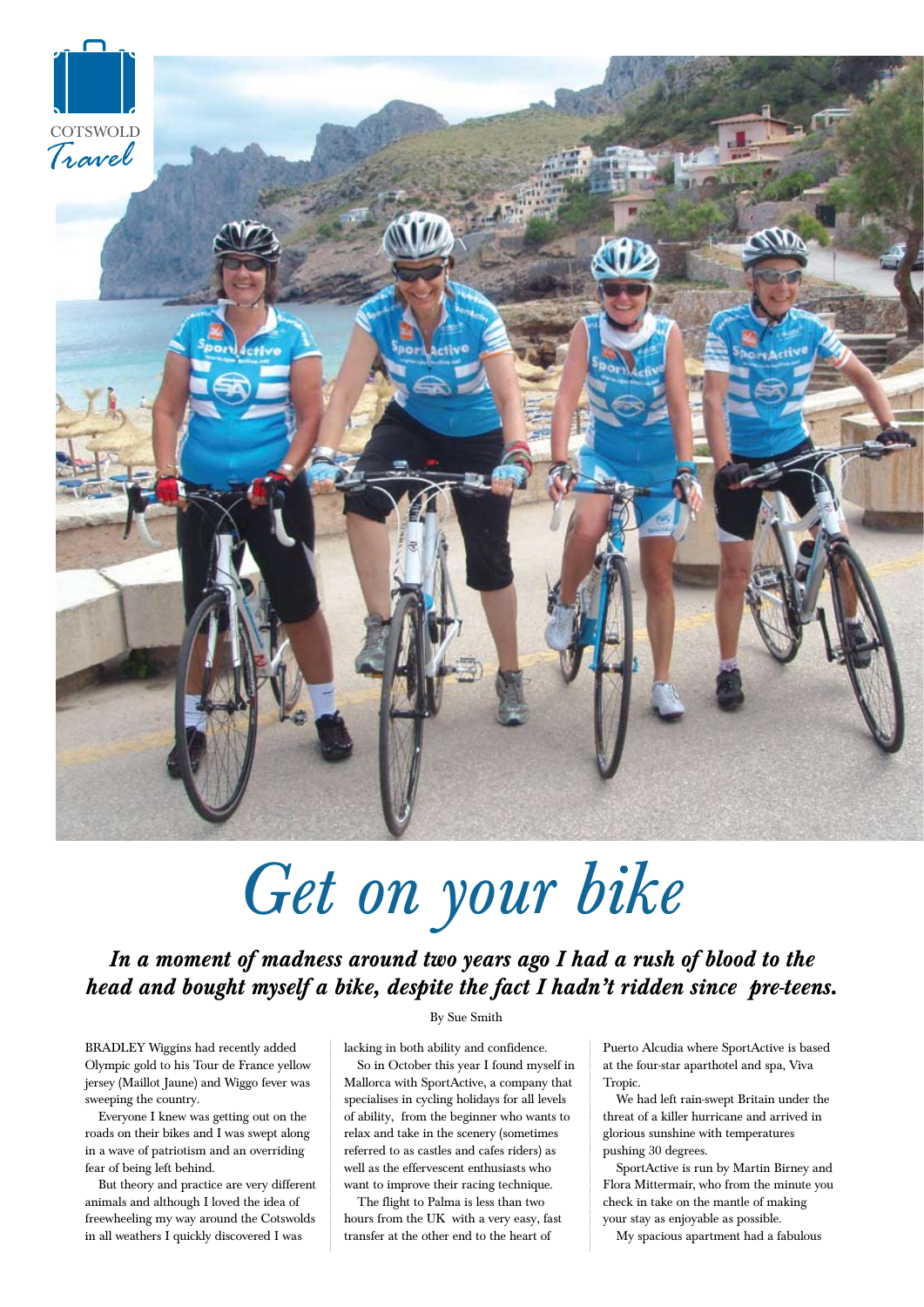

Flora Mittermair, Sean Kelly, Ellie Ervine and Sue Smith before setting off to Ca'n Picafort



Irish road biking legend Sean Kelly and Sue Smith

view over the pool in a beautiful, with generous living space, a lovely marble effect bathroom, air con, a king-size bed with crisp white linen, plenty of fluffy towels and a balcony to sit and watch the sun go down.

So far, so good. There was just the trepidation of the first day on the road looming and as each lycra-clad guest returned from their ride out with tales of steep climbs and average distances of 70/80 km, the more I began to worry.

But Flora was having none of it. We would go at our own gentle pace, she assured me, an appealing trip to Port de Pollenca for lunch and back had been planned - a mere 27 kilometres round trip and Martin had already sized a top quality Focus bike for me based on details I had emailed.

The bike was the first thrill of the day. A lightweight carbon model that I began to covet as soon as we set off.

 It couldn't have been more different from my heavy hybrid back home languishing and gathering cobwebs under the stairs.

After a couple of laps around the quiet streets by the hotel we were on our way, negotiating three small roundabouts, a miniscule incline out of the town and then we were on the flat coast road all the way.

Two things are striking about Mallorca which has long been a favourite with cyclists and that is the number of concessions that have been made on the roads with cycle lanes for safety and the staggering patience of car drivers who always seem to hang back or give way.

Once we were on our way Flora rode up beside me offering advice as to where to position my feet, when to change gear, talking me through the process and letting me feel the change in the performance of the bike.

I had said I wanted to concentrate on learning how to use the gears better and I was quickly getting the hang of it.

"It's about making it easy on yourself," she said. "Once you feel the bike working for you the hard work falls away."

At Port de Pollenca we rested our bikes against the palm trees and sat down on the waterfront for a cold drink as we watched the boats bobbing in the harbour.

Reaching lunch at Hotel Llenaire proved to be a bit of a challenge for me as all my knowledge of gears fell by the wayside as soon as I got onto the hill heading up to the beautiful old converted house with its breathtaking views.

But Flora was encouraging and patient when I had to get off and push.

"If you are tired, walk for a bit, there is no shame in that, it's not a competition," she said.

There was no sense of urgency and I hopped back on for the final ascent. Flora made me smile when having reached the top and puce in the face, trying to catch my breath, she asked if I wanted to go back down and try it again in "the right gear."

As it was my first day, I declined politely but I could see how I might be tempted to try that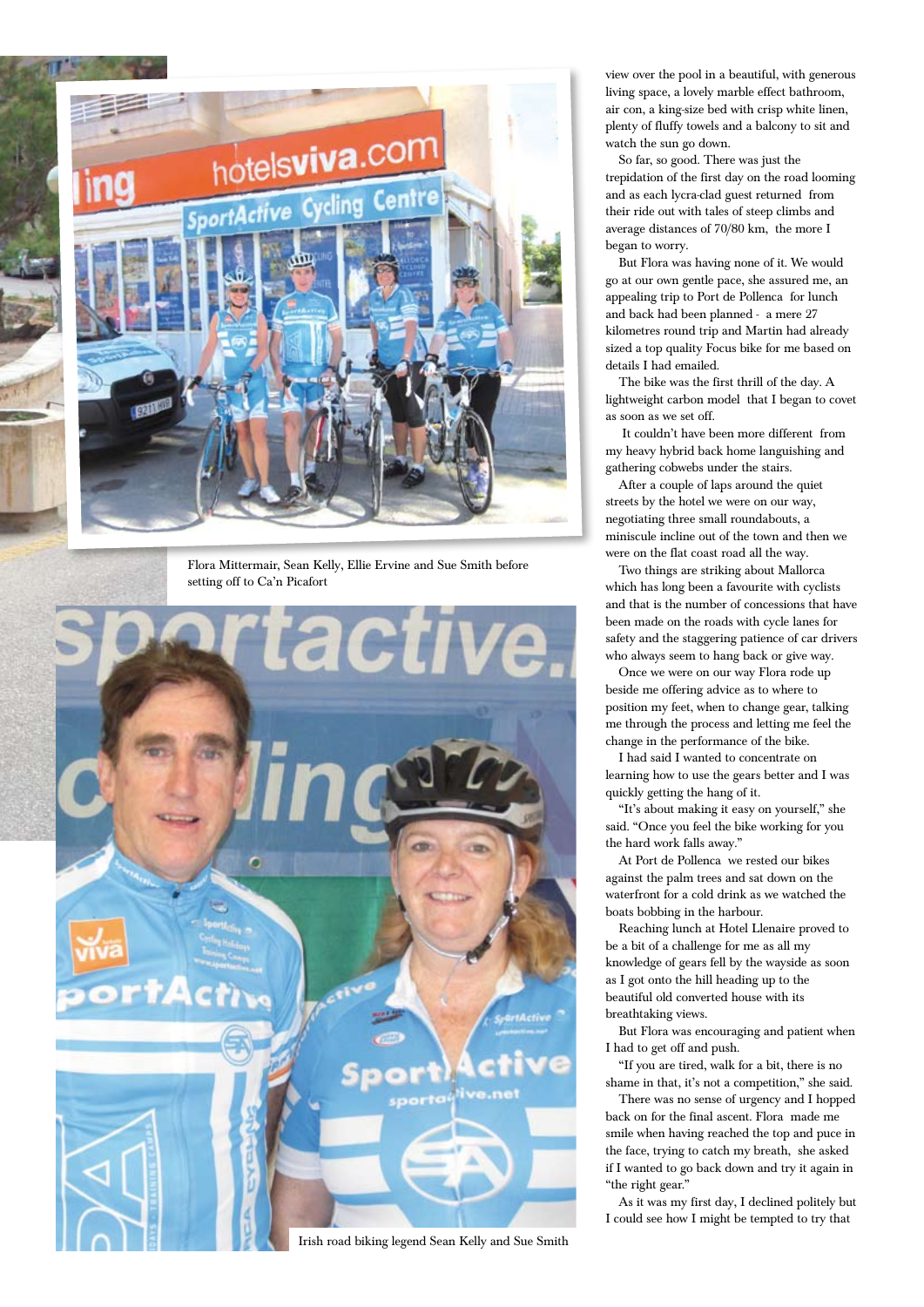

if I had a longer trip booked. After 27 kilometres we were back at the hotel and in the pool, followed by a few hours sunbathing before a sumptuous buffet dinner.

Myriad choices await the hotel guests every day for breakfast and dinner with a seemingly endless choice of vegetarian, meat, salad, paella, kedgeree, pasta, soup, cheeses, fruit and desserts.

And then it was time to hear the stories of derring-do on two wheels.

Fellow cyclists had achieved great distances and speeds in the company of their expert coaches and guides all offering varying routes each day, and all were happy to share their tales of personal challenges and achievements.

There are keen cyclists here, many are regulars with SportActive and have joined the guides in France for the Geneva to Nice ride every year in June or the Mont Ventoux Challenge (different levels) in Alpe d'Huez in July or for La Marmotte, the toughest sportive in the French Alps.

But all abilities are celebrated and there is a refreshing lack of competitiveness and no-one was laying claim to any bragging rights.

Some keen cyclists arrive alone but quickly slot into the structured rides. Retired cyclists enjoy the lowimpact activity and the sociability.

Other experienced cyclists might come along with partners who like the idea of a break in the sun but are a bit apprehensive about the cycling.

But it doesn't matter if one of them is really a strong cyclists who wants to train in the fast group, the other can just as easily ride with the beginners learning technique and skills.

The couple can then meet up after their respective rides to spend the afternoon and evening together and each will have had the best day, riding at their own level and maybe enjoy a massage from SportAcive's resident masseur Jose.

Being able to cater for couples and friends of varying ability is what makes SportActive stand out from other specialist riding holiday companies.

Many cyclists don't start until they are over 50 and SportActive has even had some success with a guest who had never ridden a bike at all.

" It is never too late to start," says Flora, "and the stamina you





A typical studio at Viva Tropic

build up through cycling carries over into your daily routine giving you more all-round stamina."

The team at SportActive are not fazed by any level of competence. There is no pressure to keep up as Flora and Martin will arrange routes to suit all requirements.

"I would rather you did five miles on your bike than nothing at all," said Martin encouragingly over dinner.

"Five miles is five miles and has more chance than no miles of becoming ten miles."